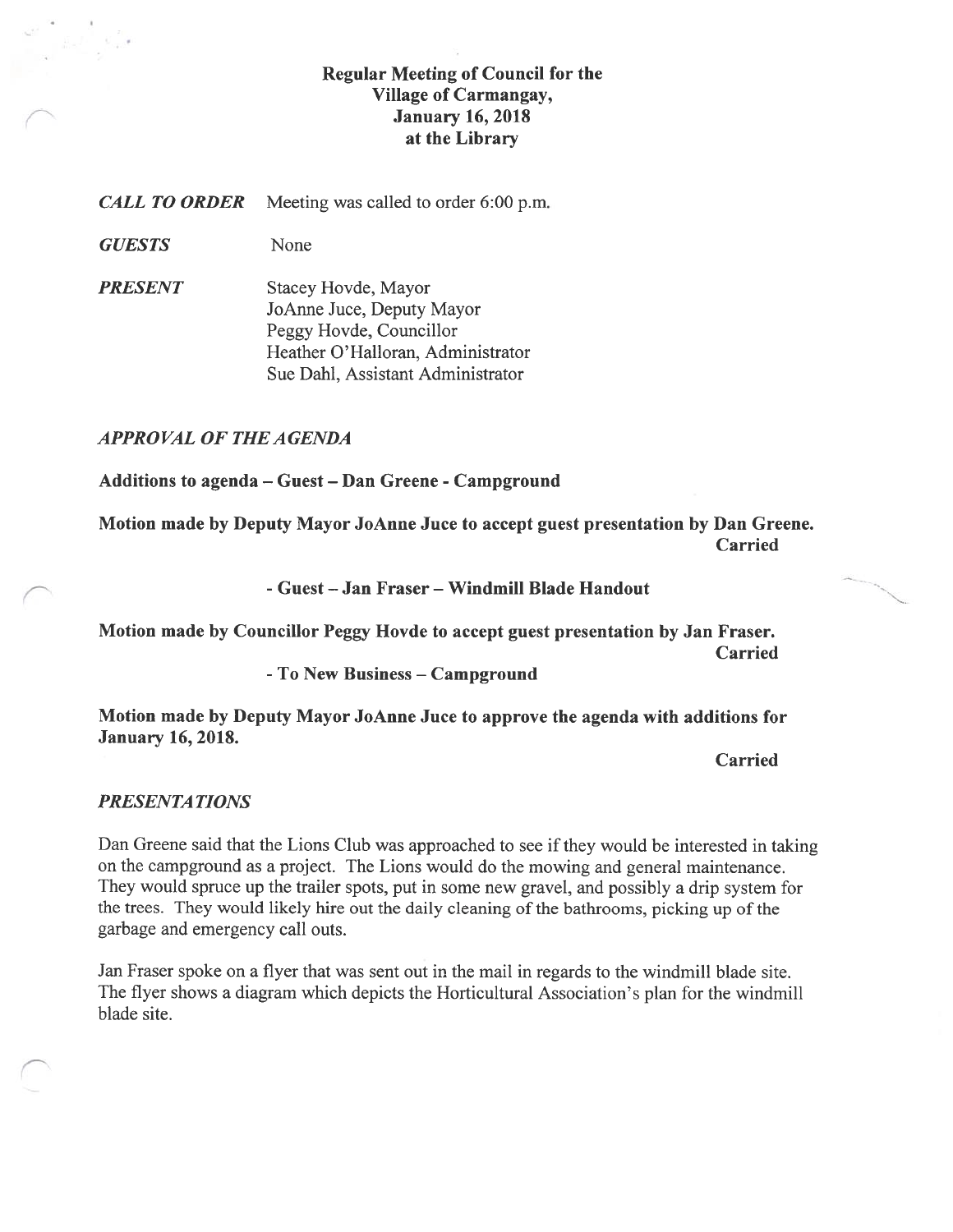# PUBLIC WORKS REPORT

Tex has been working many  $\frac{1}{2}$  days. Amazingly no major issues during the deep freeze. Of course, snow removal.

The heater in the water <sup>p</sup>lant began to act up, Little Bow Gas Co-op was called in and said it was the exhaust motor. We were able to ge<sup>t</sup> <sup>a</sup> new motor from KB heating in Lethbridge for only  $$325 + GST$  and Tex was able to put it in.

The lift station had <sup>a</sup> big back up on Christmas Day. Tex caught it before it flooded and toggled between the two pumps until finally whatever was causing the backup went thru. And since then, the lift station has been running very smoothly.

# BUSINESSARISING FROM THE MINUTES

a) Horticultural Association — windmill blade -

Motion made by Deputy Mayor JoAnne Juce that council create <sup>a</sup> council committee using key members of the Horticultural Association to work together towards the safe and secure mounting of the blade in the park.

Carried

b) Brochure — JoAnne showed <sup>a</sup> roug<sup>h</sup> draft for the brochure. Letters have been sent to the service groups for their input.

# Motion made by Councillor Peggy Hovde to pos<sup>t</sup> on the website/Facebook for <sup>a</sup> brochure developer.

### Carried

c) Tax sale update – Owner of property passed away on December  $10^{th}$ . Family has reached out and would like to take some action on the property.

# Motion made by Deputy Mayor JoAnne Juce for Administration to send <sup>a</sup> letter to the family of the property stating that they have <sup>90</sup> days to remove all items from the property or they become property of the Village of Carmangay.

## ADMINISTRATOR REPORT

Lavinia was here to update the tangible capital asset records spreadsheets. She spen<sup>t</sup> the better part of <sup>a</sup> whole day going thru the records.

Water bills were prepared, letters were sent out with bills to prepare residents for the new rates which will be introduced on the next billing cycle.

Interest was applied to outstanding taxes.

Dealing with some outstanding utility customers. Letters were sent, of those letters, all but two residents responded in some way. Second letters were sent, with still no response and now a final notice has been sent... water will be shut off on January  $19<sup>th</sup>$ , if there is no reply.

Attended <sup>a</sup> VBDS meeting. <sup>A</sup> final meeting to tie up the loose ends with the Villages.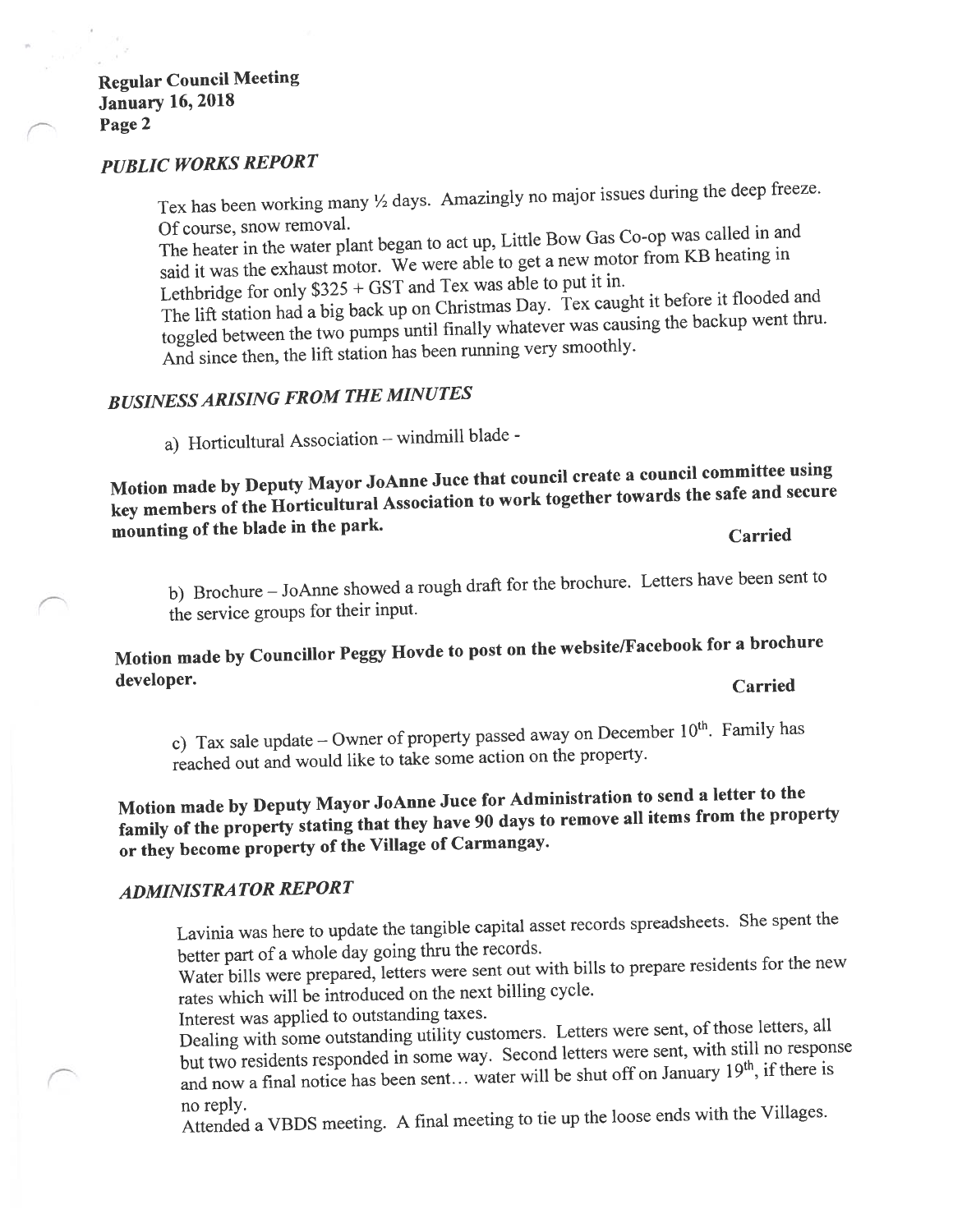Space finder – online listing for venues. Fact finding session on January  $30 - 11$ am – 1pm. Reps for prospective venues can attend to ge<sup>t</sup> their <sup>p</sup>lace on the listing. RSVP by January 26, <sup>2018</sup> so they can know how much lunch to prepare. -Carmangay School, Senior Center, Curling Rink, Library...

# FINANCIAL REPORTS

Approval of accounts payable for December 2017. Approval of monthly statement for December 2017.

### Motion made by Councillor Peggy Hovde to accept the financial reports for December 2017. Carried

# NEWBUSINESS

a) Public works scope - ajob description was distributed to council. It was from 1995. Due to its age, this was accepted as information. Heather will go over with Tex, edit and bring back to next meeting.

b) Communications Meeting — Carmangay is due to host the meeting on March 29, 2018. We must begin making preparations. Heather will contact the school to see if we can use it. An email will be sent out asking for items for the agenda.

c) MGA revisions —

# Motion made by Mayor Stacey Hovde to table this item

# Carried

d) Property sale offer - Plan 7940AG, Block 111, Lot C. (less 50X50 for lift station) was offered to <sup>a</sup> group. Since this offer was made, there has been no contact from the group.

e) Business cards — Council is interested in getting business cards and how to go about doing so. Administration just needs their correct information email or brought into the office.

f) Campground — Village contracts the cleaning, garbage <sup>p</sup>ickup and emergency callouts for <sup>a</sup> monthly cost. Lions Club does the genera<sup>l</sup> maintenance and fixes the trailer sites, <sup>p</sup>lants trees, supplies wood, etc.

Motion made by Councillor Peggy Hovde to send <sup>a</sup> letter to the Lions Club accepting their proposal, subject to drafting an operating agreemen<sup>t</sup> in regards to Lions/Village campground.

Carried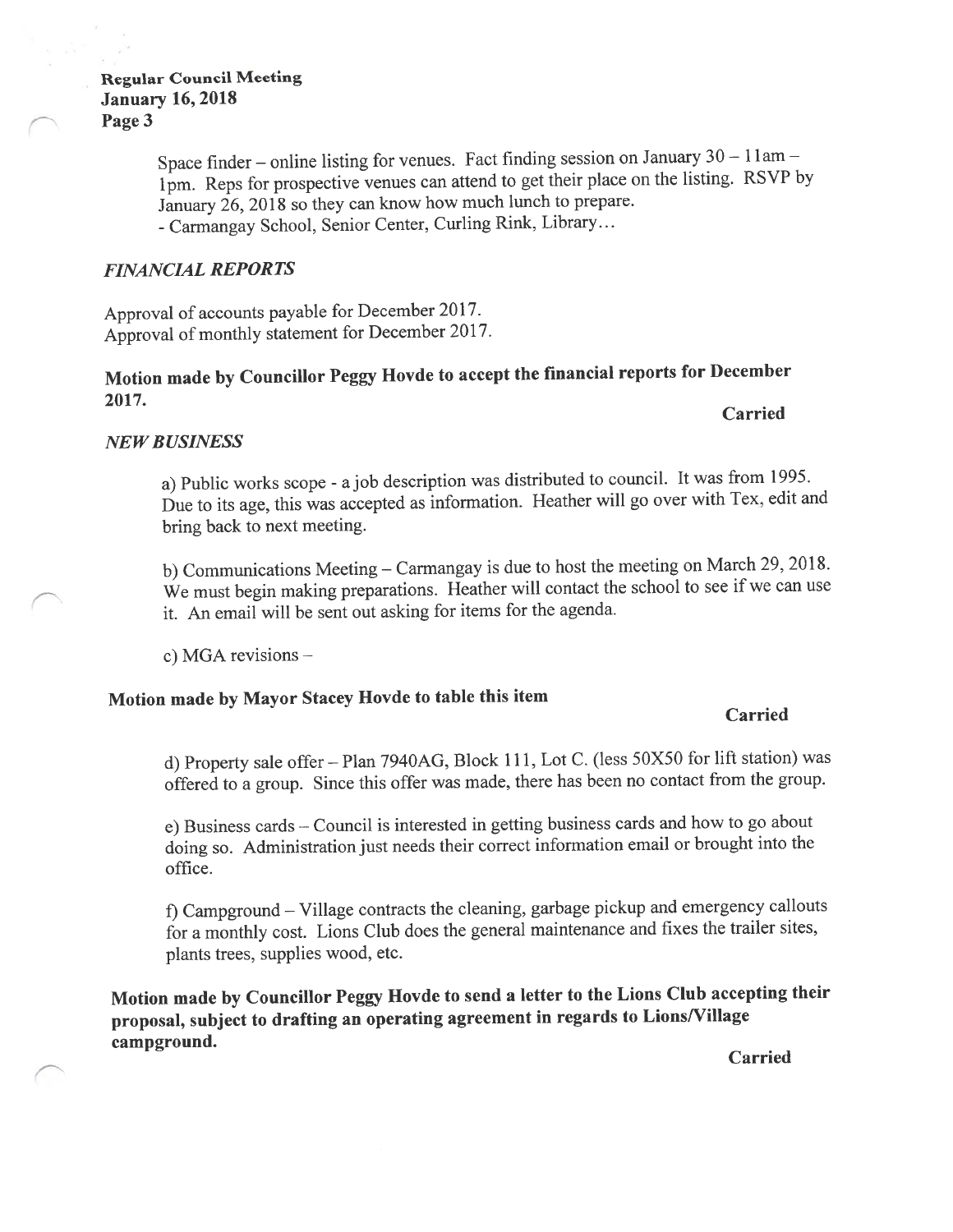#### REPORTS

### a) ORRSC

No report

b) MARQUIS No report

### c) VULCAN DISTRICT SOLID WASTE No report

#### d) CARMANGAY AND DISTRICT LIBRARY BOARD

The Library Board will send the Financial Statements and Manager's Report immediately after their meeting. The Meeting Minutes will be sent after they've been approved following the next meeting. Their next meeting is March 6, 2018.

e) SUBDIVISION APPEAL BOARD

No report

f) FCSS No report

g) HALL BOARD No report

#### h) SOUTHGROW

Peter Casurella is taking over for Pete Lovering.

### 1) TWIN VALLEY REGIONAL WATER COMMISSION No report

### j) MAYORS AND REEVES OF SOUTHWEST ALBERTA

 $AAMDC \sim$  Randy Taylor .... Phase 1 and 2 of the Cannabis use framework have been completed, highlights are, minimum age for consumption of cannabis will be set at 18. Zero tolerance for underage possession.

AUMA- Working toward a merger with AAMDC Rural and urban communities should be working toward TCF's. (Guide book should be available in February this year). No date set for Municipal leader caucus.

There is a chance that Jan Jansen, the Minister for Infrastructure will attend next meeting.

k) HISTORICAL SOCIETY No report